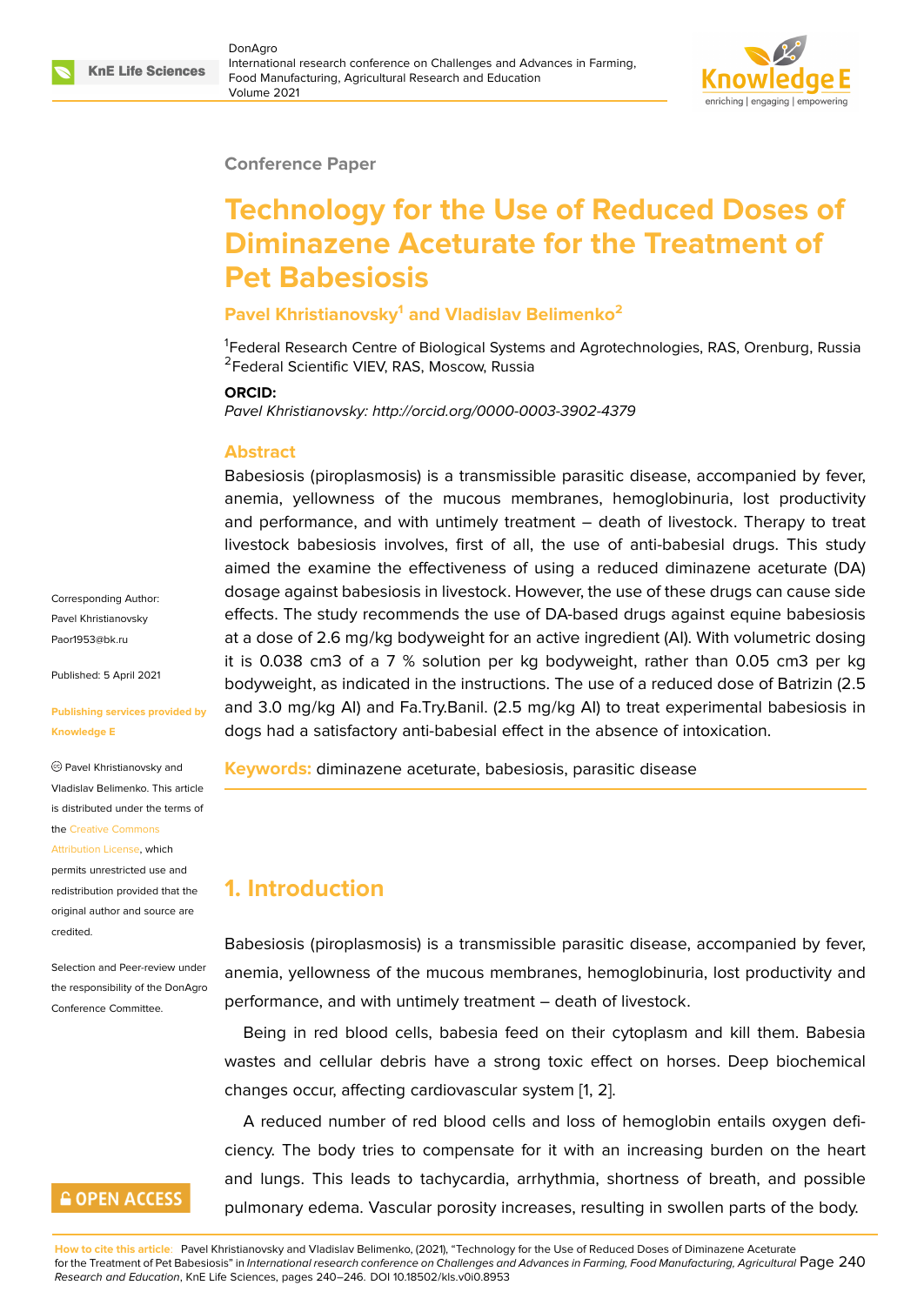Free hemoglobin resulting from a breakdown of red blood cells is partially filtered by the kidneys, which causes the urine to discolor to red – hemoglobinuria develops (a sign of the disease). Part of the hemoglobin is converted into bile pigments (bilirubin), which causes icteric discoloration of the muscles and mucous membranes. A gastrointestinal syndrome concurrently develops in the body. At the onset of the disease, peristalsis intensifies under the influence of toxins causing short-term diarrhea. Gradually, peristalsis weakens, and flatulence occurs.

If untreated, the disease progresses rapidly and can end up fatally. With timely treatment, all impaired functions are gradually restored. The recovery process is long, and can be complicated by myocarditis, nephritis and hepatitis [3, 4].

Equine babesiosis is a seasonal (spring, May), acute protozoal disease, with symptoms including depression, fever, yellowness, and hemoglobinuria. The disease is recorded in many regions of the Russian Federation [5].

The drugs used against babesiosis often cause side effects. According to many authors, the drugs within a single injection often cause toxic effects. There are two ways to solve this problem: using symptom[at](#page-6-2)ic therapy or reducing the dosage of the etiotropic drug.

The study was aimed at the possibility of using and the effectiveness of reduced diminazene aceturate (DA) dosage against babesiosis in livestock

### **2. Methods and Equipment**

The study was geared for 7 randomly infected horses of various breeds, aged 2 to 4. The diagnosis was proved by microscopic examination of peripheral blood smears through Romanowsky–Giemsa staining. Microscopic examination enabled to detect round, single and paired pear-shaped babesias. The level of parasitemia was determined based on the average number of parasites per power field with 100 views. Equine babesiosis entries are put in the GIS database. GIS is currently a universal tool for epizootological analysis [2, 6].

There was an acute course of the disease in the new natural foci. The disease began with a sharp rise in temperature to 40–41  $\degree$ C, accompanied by depression and loss of appetite [in](#page-6-1) [a](#page-6-3) stock. The conjunctiva was initially hyperemic (1–2 days), then it became anemic (from 2–3 days of the disease). On 3–4 days, part of the stock had yellowness (in two cases), as well as spotty and banded hemorrhages on the mucous membrane of the oral cavity. All affected animals had polypnea (20–35 per min), shortness of breath,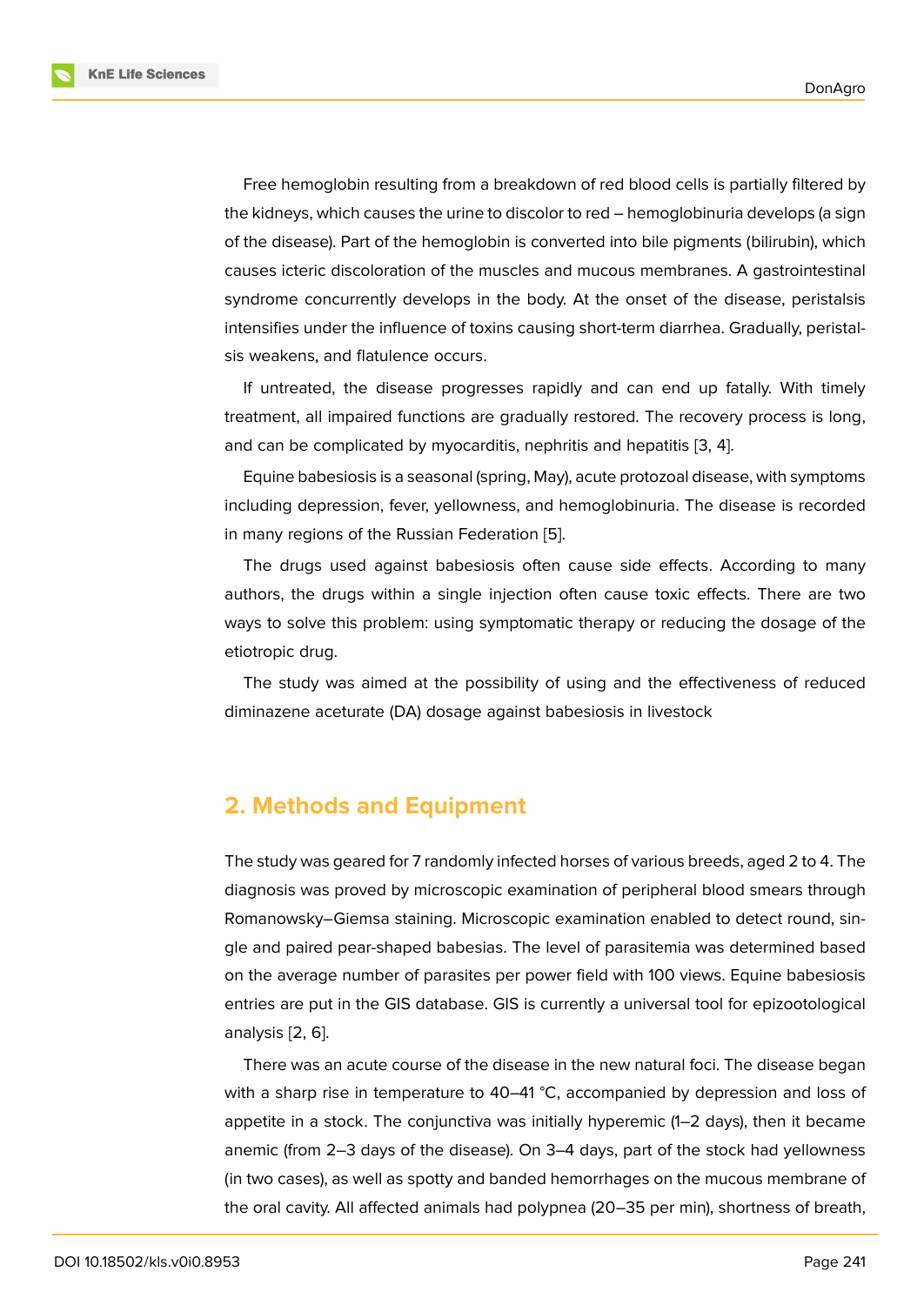

tachycardia (80–90 beats/min), increased cardiac impulse and arrhythmia. There was no hemoglobinuria in the sickly horses. Parasitemia in sickly animals amounted to 1.2–2.0%

There was a subacute course of the disease in the fading babesiosis foci. The horses had a temperature rise up to 39.5 °C, rapid fatigue, shortness of breath, tachycardia up to 80 beats/min. Parasitemia amounted to 0.8–1.0 %. Moreover, the owners often continued to use the horses for farming.

Two doses of DA were taken for testing: 3.5 mg/kg bodyweight for an active ingredient (0.05 cm3/kg for volumetric dosing) and 2.6 mg/kg bodyweight for an active ingredient (0.038 cm3/kg for volumetric dosing). The drug was double administered intramuscularly, with an interval of 24 hours. The piroplasmocidal effectiveness of the drug was tracked against parasitemia. The blood smears were examined before administration of the drug, 24 hours after the 1st injection and 24 hours after the 2nd injection.

There were also two experiments to involve non-pedigree pups, aged 2–4 months, live weight 2–5 kg. The pups got infected through subcutaneously administered blood of babesiosis dogs at a dose of 2 ml bodyweight. The blood was taken from spontaneously infected dogs during a flash of clinical signs. The diagnosis was proved by microscopic examination of smears through Romanowsky–Giemsa staining. The blood for infection was collected in sterile syringes, stabilized with heparin and stored in a refrigerator for at least a day. To assess changes in parasitemia scale, blood smears were daily taken from infected puppies, from the day of infection to the end of the experiment. The temperature, pulse rate and respiration were also measured in the experimental group.

During the experiment, the disease was acute. The incubation period in all animals was within 2–3 days. The average temperature reached its height on the 2nd day from the onset of the disease (39.8–40.20 °C) and was persistent for 2–3 days. The heart rate and respiration increased by

2–2.5 times also on the 2nd day. Parasites in red blood cells began to be detected within 36 hours after infection. By the time of the onset of clinical signs, parasitemia reached an average of 1.5–2.5 %. With slight fluctuations further on, it increased up to 2.9 % by the 5th day. In this period, the treatment began.

### **3. Results**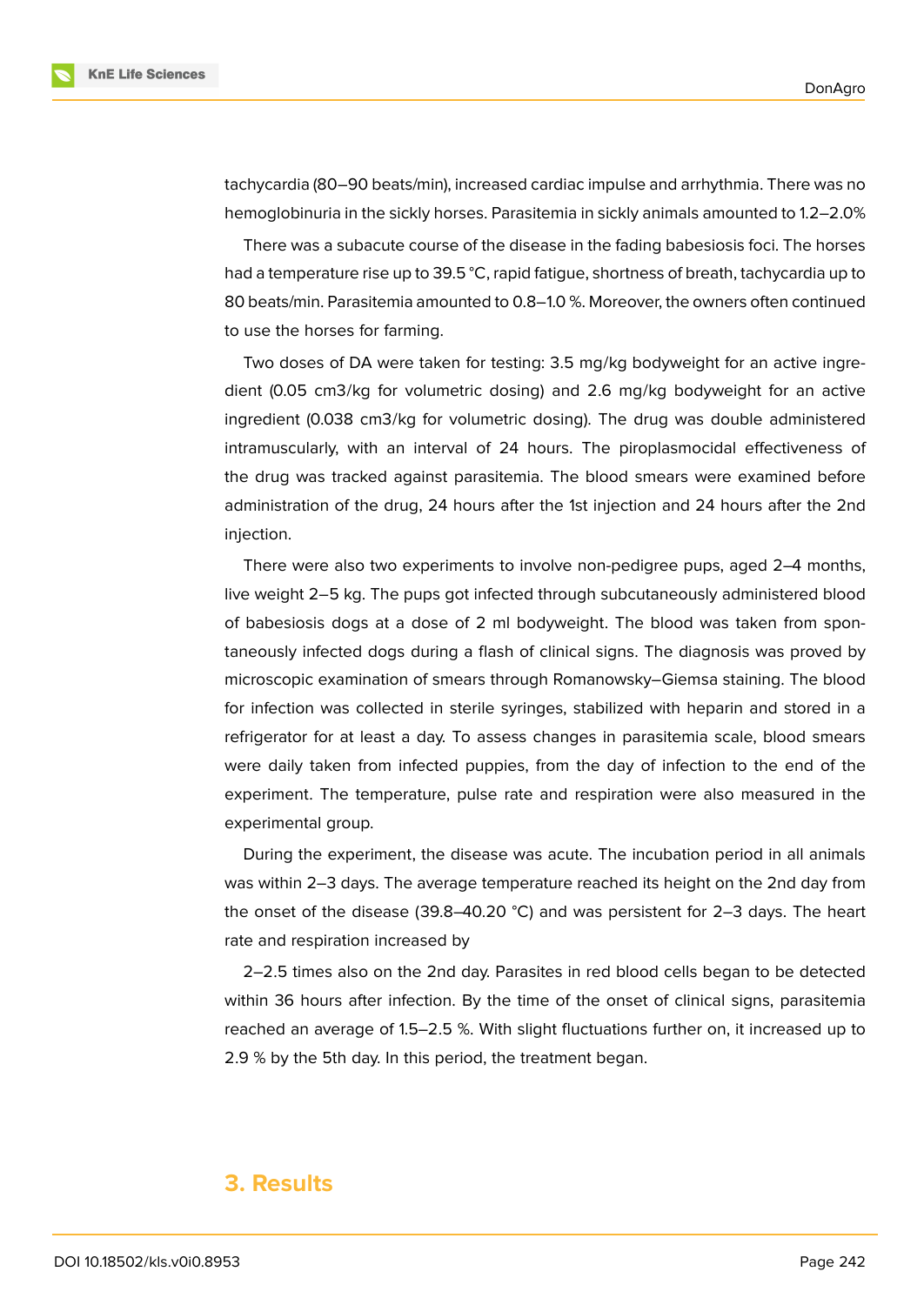

The findings are shown in Table 1. Parasitemia decreased almost 4 times a day after the first injection of the drug in the experimental and control groups. Just a few piroplasmas were found to be present in the smears a day after the second injection. There were no side effects found in the experimental group.

| Animal No.   | Number of<br>heads | Al dose,<br>mq/kg<br>bodyweight | Frequency of<br>administration | Parasitemia, $X \pm Sx$                                                               |               |                                                    |
|--------------|--------------------|---------------------------------|--------------------------------|---------------------------------------------------------------------------------------|---------------|----------------------------------------------------|
|              |                    |                                 |                                | <b>Before</b><br>24 hours<br>after the 1 <sup>st</sup><br>administration<br>injection |               | 24 hours<br>after the 2 <sup>nd</sup><br>injection |
| Experimental | 3                  | 2.6                             | Twice with an                  | $1.80 + 0.20$                                                                         | $0.45 + 0.01$ | ea                                                 |
| Control      | 4                  | 3.5                             | interval of 24<br>hours        | $1.76 + 0.10$                                                                         | $0.40 + 0.02$ | ea                                                 |

TABLE 1: Comparative results of various DA doses in equine babesiosis

Three horses of the control group had muscle twitching, light jactatio capitis, desudation, sharply marked veins on the body. One horse from the control group had muscle tremor and hypersalivation, and one of them had hypotaxia. Sulfocamphocaine at a dose of 10 cm3 was injected intramuscularly to aid these horses.

These phenomena lasted for an hour, and then weakened. The data suggest that DA at a dose of 2.6 mg/kg bodyweight for AI exhibits a sufficient pyroplasmocidal effect, avoiding toxic impact.

### **3.2. Anti-babesial effect of various Batrizin and Fa.Try.Banil. doses in dog babesiosis**

In experiment No. 1, as a means of specific therapy, the dogs were injected intramuscularly with Batrizin in the form of a 7 % solution twice with an interval of 24 hours. In total, the experiment involved 9 puppies that were divided into three equal groups. In group I, the drug was administered at a dose of  $3.5$  mg/kg for AI, in II –  $3.0$  mg/kg for AI, and in III  $-2.5$  mg/kg for AI (Table 2).

Within 24 hours after the first injection of Batrizin, parasitemia decreased on average up to 0.8–1.5 %. Within 24 hours after the second injection of Batrizin it reached 0.2–0.5 %, and after another 24 hours just single specimens of the parasite were visible. On the 5<sup>th</sup> day of treatment, *Babesia* was not found to present in the blood smears.

In experiment No. 2, as a means of specific therapy, the dogs were injected intramuscularly with Fa.Try.Banil. twice with an interval of 24 hours. In total, the experiment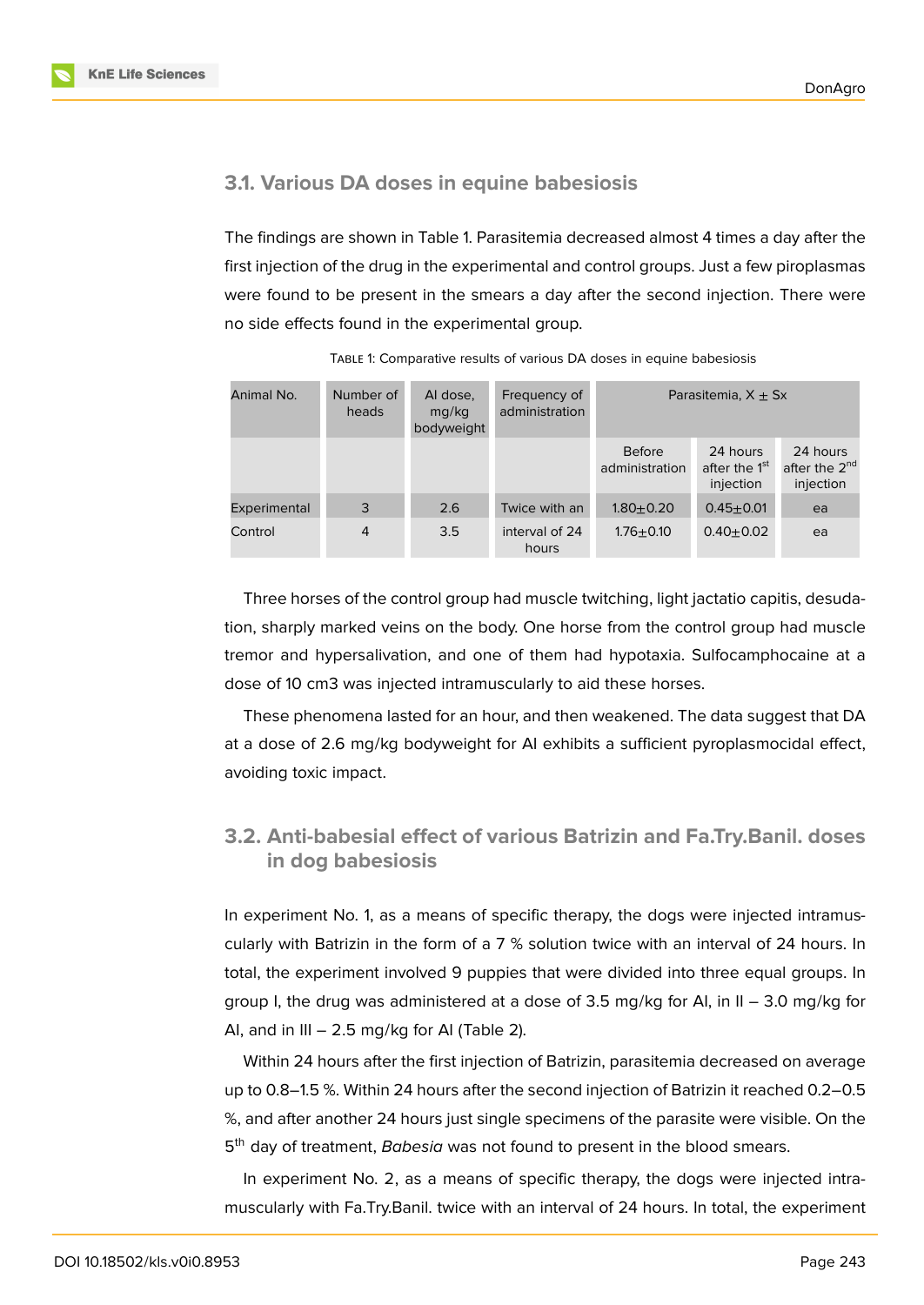| Group         | % parasitemia by day, X+Sx |              |  |   |                                        |              |                      |              |    |    |  |
|---------------|----------------------------|--------------|--|---|----------------------------------------|--------------|----------------------|--------------|----|----|--|
|               | Before administration      |              |  |   | $1$ inj                                | 2 inj        | After administration |              |    |    |  |
|               |                            |              |  | 4 | 5                                      | 6            |                      | 8            | 9  | 10 |  |
|               | $\overline{\phantom{0}}$   | $0.5+0.07$   |  |   | $1.8 + 0.10$ $2.3 + 0.13$ $2.9 + 0.10$ | $1.5+0.15$   | $0.4 + 0.02$         | ea           | ea |    |  |
| $\mathbf{II}$ | $\qquad \qquad -$          | $0.6 + 0.04$ |  |   | $1.5+0.15$ 2.6+0.15 2.7+0.08           | $0.8 + 0.06$ | $0.2 + 0.03$         | $0.2 + 0.03$ | ea |    |  |
| Ш             | $\overline{\phantom{0}}$   | $0.8 + 0.06$ |  |   | $1.5+0.14$ 2.5+ 0.14 2.8+ 0.20         | $1.8 + 0.10$ | $0.5+0.05$           | $0.5+0.05$   | ea |    |  |

| TABLE 2: Average parasitemia in the groups with different Batrizin doses |  |  |  |
|--------------------------------------------------------------------------|--|--|--|
|                                                                          |  |  |  |

involved 6 puppies that were divided into two equal groups. In group I, the drug was administered at a dose of 3.3 mg/kg for AI (1 ml per 15 kg bodyweight), in group II -2.5 mg/kg for AI (1 ml per 20 kg bodyweight).

TABLE 3: Average parasitemia in the groups with different Batrizin doses

| Group | % parasitemia by day, X+Sx |              |  |   |                                       |       |                         |                                                       |    |    |
|-------|----------------------------|--------------|--|---|---------------------------------------|-------|-------------------------|-------------------------------------------------------|----|----|
|       | Before administration      |              |  |   | 1 inj                                 | 2 inj | After administration    |                                                       |    |    |
|       |                            |              |  | 4 | 5                                     | 6     |                         |                                                       | 9  | 10 |
|       |                            |              |  |   | $0.8+0.06$ 2.1+0.18 2.8+0.20 2.9+0.10 |       | $1.8 + 0.11$ 0.6 + 0.04 | ea                                                    | ea |    |
| Ш     |                            | $0.6 + 0.04$ |  |   |                                       |       |                         | 1.8+0.11 2.5+0.14 2.7+0.08 1.1+0.09 0.5+0.05 0.2+0.03 | ea |    |

Within 24 hours following the first injection of Fa.Try.Banil., parasitemia decreased on average up to 1.1–1.8 %. Within 24 hours after the second injection of Fa.Try.Banil., it reached 0.5–0.6 %, and after another 24 hours just single specimens of the parasite were visible. On the 5<sup>th</sup> day of treatment, *Babesia* was not found to be present in the blood smears (Table 3).

The temperature in puppies decreased almost to normal within 12 hours after the first injection of both drugs, and after 24 hours it was already within normal limits and did not rise until the end of the treatment. Heart rate and respiratory rate decreased to normal within 48 hours of treatment.

#### **4. Discussion**

There was clinical evidence of equine babesiosis in various areas of the Orenburg region that is permanently unfavorable for this disease [5, 7]. Ixodid ticks Dermacentor marginatus and D. reticulatus (=pictus) transmit Babesia caballi in the Orenburg Region. Adults of both sexes were found to be present with different saturation status on the skin of sickly horses. Ticks parasitize animals annually i[n t](#page-6-2)[he](#page-6-4) form of two waves: spring (from late March to June) and autumn (from late August to late October). A causative agent is Babesia (=Piroplasma) caballi Nuttallet Strickland, 1910. In blood smears from sickly horses, piroplasma are oval, ring-shaped, amoebiform and pear-shaped. They are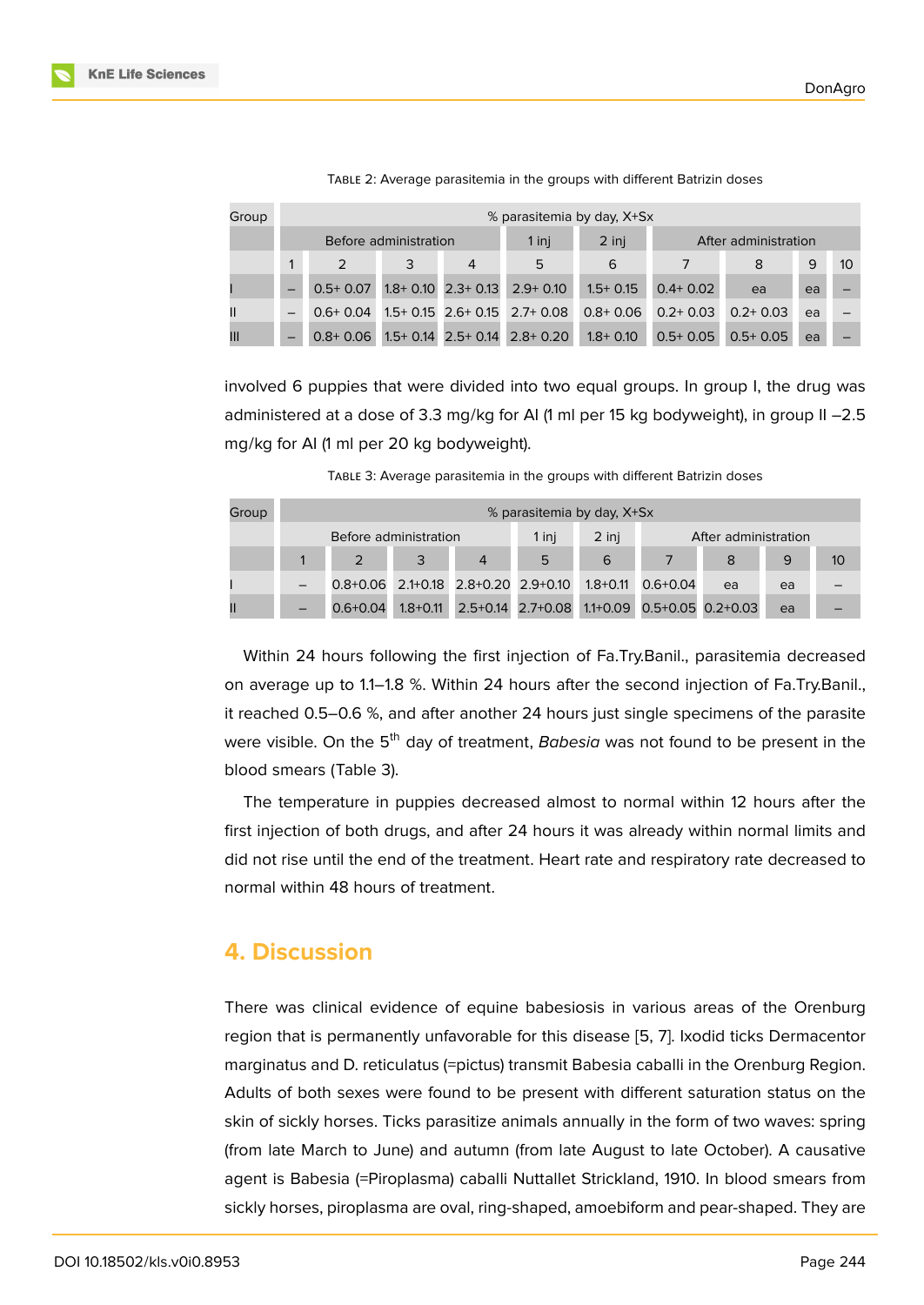located in the center of the cell. The size of the parasites is greater than the radius of the red blood cell. Paired pear-shaped forms are areaways interconnected and reach a length of 2.5–4 microns. 1–2 parasites usually reside one red blood cell. Parasitemia averages 0.5–10 %. The peak is related to a sharp rise in body temperature.

Canine babesiosis is a protozoal, natural focal transmissible disease of dogs, foxes and arctic foxes, characterized by fever, impaired cardiovascular and digestive systems, yellowness of the mucous membranes, hemolytic anemia, and hemoglobinuria. A causative agent is Babesia (= Piroplasma) canis Piana et Galli-Valerio, 1895 [7]. The disease is recorded in many regions of the Russian Federation [8].

The therapy involves, primarily, the use of anti-babesial drugs. In recent years, a large number of papers on the treatment of dog babesiosis have been publish[ed](#page-6-4). The authors noted a high therapeutic activity of DA-based drugs t[ha](#page-6-5)t, as prescribed, are double-administered intramuscularly in the form of a 7 % solution at a dose of 3.5 mg/kg b.w. with an interval of 24 hours.

However, these drugs can cause side effects. According to many authors, the said dosage of the drugs often causes toxic effects, and once exceeding it can cause nervous phenomena (the so-called "azidine psychosis"). The problem can be tackled in two ways: by using symptomatic therapy or by reducing the dose of an etiotropic drug [8, 9].

### **5. Conclusion**

All of the above allows the use of DA-based drugs against equine babesiosis at a dose of 2.6 mg/kg b.w. for AI, which, at a volume dosing, accounts for 0.038 cm3 of a 7% solution per kg bodyweight, rather than 0.05 cm3/kg b.w., as prescribed in the instructions.

Thus, there was a short incubation period in the test babesiosis of dogs. Parasitemia increased rapidly and was accompanied by a sharp rise in temperature, pulse rate and respiration. The reduced doses of Batrizin (2.5 and 3.0 mg/kg for AI) and Fa.Try.Banil. (2.5 mg/kg for AI) had a satisfactory anti- babesial effect in the absence of intoxication phenomena.

However, this research is not a supplement to the official instructions for use.

### **Acknowledgement**

The study was performed in the framework of the project #0761-2019-0006.